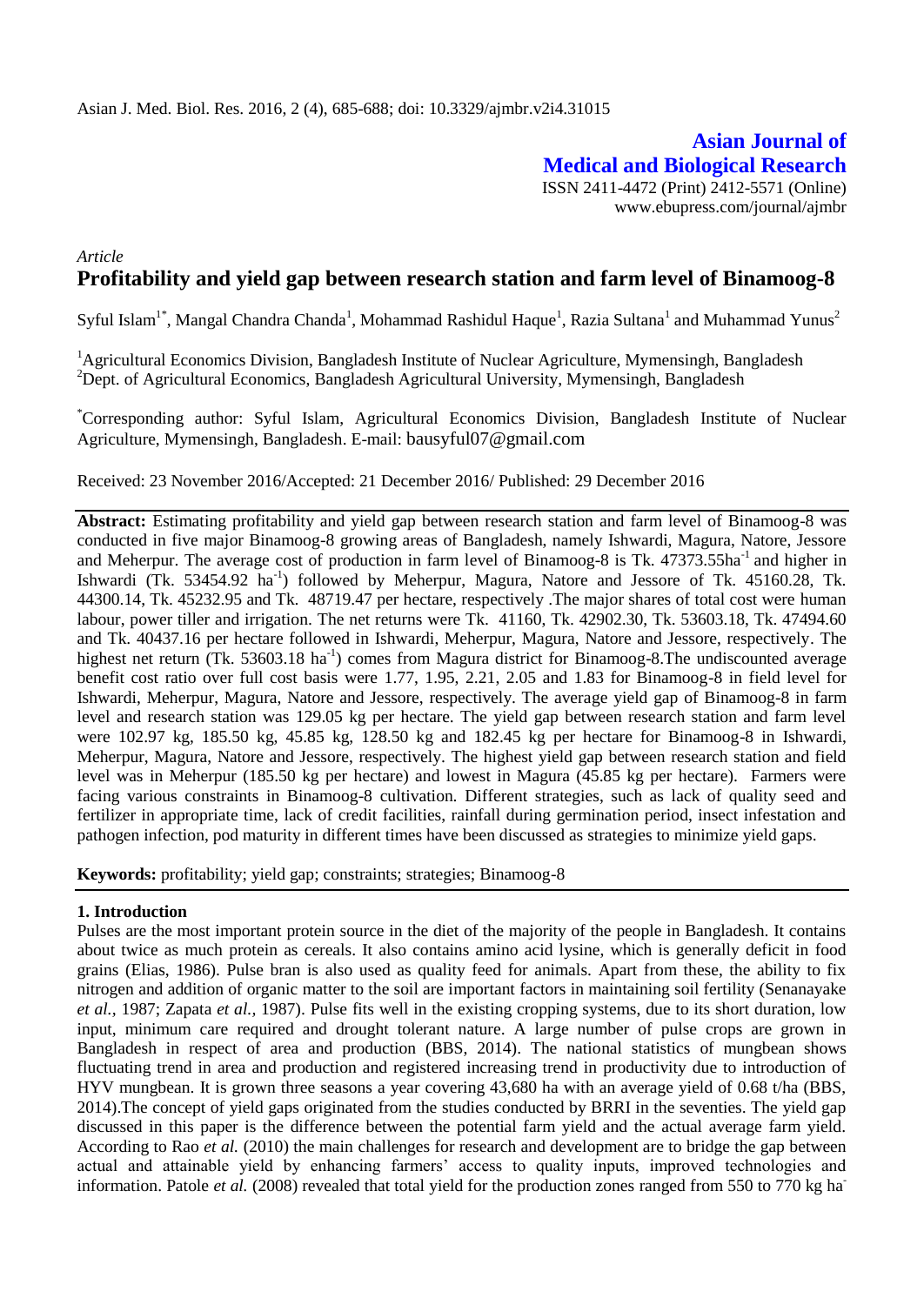<sup>1</sup> for pigeonpea and 610 to 1150 kg ha<sup>-1</sup> for chickpea. According to Burman *et al.* (2010) the overall gap in adoption of technologies was larger in the rainfed situation than in the irrigated situation. The yield gaps are mainly caused by biological, socio-economic, climate and institutional/policy related factors. In Bangladesh, despite the technologies developed by different National Agricultural Research System (NARS) institutes and extension agencies to disseminate the technologies, yield gaps exist in different crops of Bangladesh, such as rice, wheat, potato, oilseeds, pulses, etc. that may range from 19% to about 64% of the potential yield (Alam, 2006; OFRD, 2003-2004 & 2008-2009; Roy, 1997; Matin *et al.*, 1996). The existence of yield gaps was also observed in rice, mustard, and cotton in India (Aggarwal, 2008). In India, yield gap varied from 15.5 to 60% with the national average gap of 52.3% in the irrigated ecosystem (Siddiq, 2000). Yield gaps in crops are real and the challenge needs to be addressed in the interest of increased and sustainable crop production. The objective of this review article is to discuss the causes contributing to yield gaps in crops, suggest strategies to minimize the gaps to increase yield and finally make recommendations mainly to the government/policy makers to develop guidelinesor action plans to address the problem.

## **2. Materials and Methods**

The locations for the study were selected purposively Ishwardi, Magura, Natore, Jessore, Meherpur districts. A total of 200 farmers were randomly selected as sample size by using multistage sampling method in the study area, 40 from each District. Data were collected from Binamoog-8 growers through interview schedule. Some descriptive statistics were used for analyzing the collected data. In the study, costs and return analysis were done on both cash cost and full cost basis.

The production of Binamoog-8 is likely to be influenced by different factors, such as human labour, seed, chemical fertilizer, insecticide, etc. The following Douglas type production function was used to estimate the parameters. The functional form of the Cobb- Douglas multiple regression equation was as follows:

 $Y = AX_1$ b1 X 2 b 2 ...................X<sup>n</sup> bn e ui

The production function was converted to logarithmic form so that it could be solved by least square method i.e.

Log Y= Log a+b 1 log X<sup>1</sup> + ....................... + b n Log X<sup>n</sup> +e ui The empirical production function was the following: LogY= Log +  $b_1$  LogX<sub>1</sub>+  $b_2$  LogX<sub>2</sub>+ $b_3$  LogX<sub>3</sub>+ $b_4$  LogX<sub>4</sub>+ $b_5$  LogX<sub>5</sub>+ $b_6$  LogX<sub>6</sub>+Ui. Where,  $Y = Yield (kg/ha)$  $X_1$  = No. of human labour (man-day/ha)  $X_2$  = Amount of seed (kg/ha)  $X_3$ - Amount of urea (kg/ha) X 4 Amount of TSP (kg/ha)  $X_{5}$  = Amount of MP (kg/ha)  $X_{6}$  = Cost of insecticides (Tk./ha) a= constant value  $b_1$ ,  $b_2$  ...............  $b_6$  = Co-efficient of the respective variables and  $U_i$  = Error term.

Yield Gap between Research Station and Farm Level of Binamoog-8 was estimated by subtraction of yield between research Station and farm Level.

## **3. Results and Discussion**

From Table 1, it can be seen that the average cost of production in field level of Binamoog-8 cultivation was Tk. 47373.55ha<sup>-1</sup>. The major shares of total cost were human labour, power tiller and irrigation. In case of Binamoog-8 in farm level cost was also higher in Ishwardi (Tk. 53454.92 ha<sup>-1</sup>) followed by Meherpur, Magura, Natore and Jessore in Tk. 45160.28, Tk. 44300.14, Tk. 45232.95 and Tk. 48719.47 per hectare, respectively (Table 1).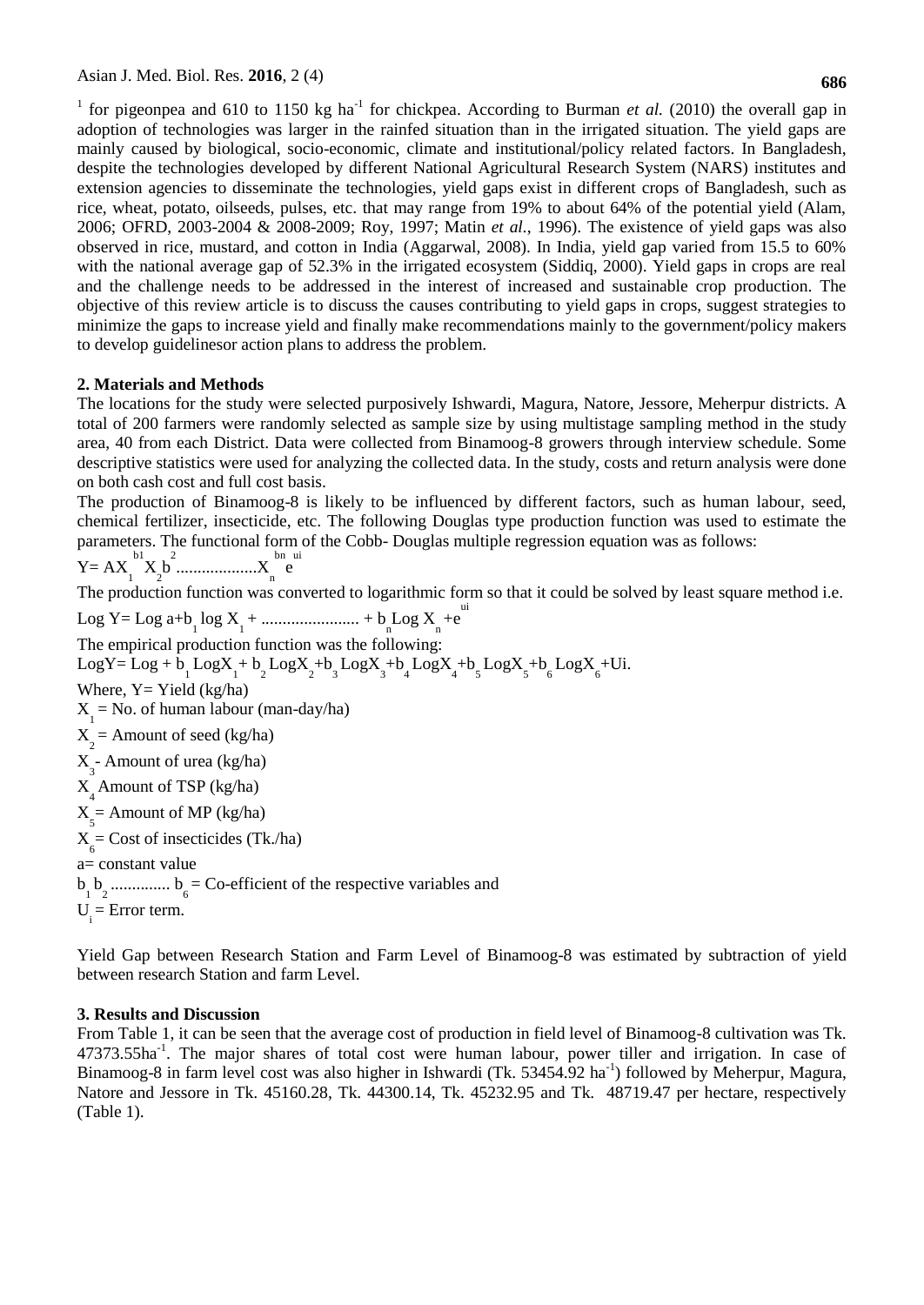|  | Table 1. Location-wise cultivation cost of Binamoog-8. |  |  |
|--|--------------------------------------------------------|--|--|
|  |                                                        |  |  |

| Cost component                   | Ishwardi | <b>Meherpur</b> | <b>Magura</b> | <b>Natore</b> | <b>Jessore</b> | Average  |
|----------------------------------|----------|-----------------|---------------|---------------|----------------|----------|
| Human-labor<br>(man-days/ha)     | 24854.47 | 22534.12        | 23092.50      | 22186.11      | 23583.20       | 23250.08 |
| Power tiller                     | 5251.50  | 4416.00         | 3841.00       | 3955.00       | 4812.64        | 4455.23  |
| Seed                             | 1620.16  | 1410.10         | 1452.88       | 1671.50       | 1590.40        | 1549.01  |
| <b>Fertilizer</b>                | 8438.72  | 6333.72         | 5998.67       | 7256.55       | 7203.03        | 7046.04  |
| Urea                             | 2919.45  | 2280.45         | 2141.02       | 2381.46       | 2256.98        | 2395.87  |
| <b>TSP</b>                       | 2236.45  | 2123.25         | 2036.60       | 1982.13       | 2016.88        | 2079.06  |
| <b>MP</b>                        | 1832.05  | 1930.02         | 1821.05       | 1800.23       | 1941.25        | 1864.92  |
| Organic manure                   | 1450.32  |                 |               | 1092.73       | 987.92         | 706.19   |
| Pesticide                        | 966.61   | 572.21          | 681.10        | 774.44        | 847.56         | 768.38   |
| Interest on<br>operating capital | 2738.01  | 2329.88         | 2317.46       | 2375.38       | 2505.33        | 2453.21  |
| <b>Total variable cost</b>       | 48371.52 | 41161.17        | 40941.76      | 41964.98      | 44260.88       | 43340.06 |
| <b>Total Fixed cost</b>          | 5083.40  | 3999.11         | 3358.38       | 3267.97       | 4458.59        | 4033.49  |
| <b>Total cost</b>                | 53454.92 | 45160.28        | 44300.14      | 45232.95      | 48719.47       | 47373.55 |

**Table 2. Profitability of Binamoog-8 cultivation in different location.**

| <b>Type</b>               | Cost and return in taka |                 |               |               |                |          |
|---------------------------|-------------------------|-----------------|---------------|---------------|----------------|----------|
|                           | <b>Ishwardi</b>         | <b>Meherpur</b> | <b>Magura</b> | <b>Natore</b> | <b>Jessore</b> | Average  |
| Yield (kg/ha)             | 1695.03                 | 1582.50         | 1754.15       | 1662.50       | 1598.55        | 1658.55  |
| Yield (Tk./ha)            | 93226.65                | 87037.50        | 96478.25      | 91437.50      | 87920.25       | 91220.25 |
| By product (kg/ha)        | 2777.10                 | 2050.15         | 2850.14       | 2580.10       | 2472.75        | 2546.05  |
| By product (Tk./ha)       | 1388.55                 | 1025.08         | 1425.07       | 1290.05       | 1236.38        | 1273.03  |
| <b>Gross Return</b>       | 94615.20                | 88062.58        | 97903.32      | 92727.55      | 89156.63       | 92493.06 |
| Total variable cost       | 48371.52                | 41161.17        | 40941.76      | 41964.98      | 44260.88       | 43340.06 |
| <b>Total Cost</b>         | 53454.92                | 45160.28        | 44300.14      | 45232.95      | 48719.47       | 47373.55 |
| Gross margin              | 46243.68                | 46901.41        | 56961.56      | 50762.57      | 44895.75       | 49153.00 |
| Net return (Tk./ha)       | 41160.28                | 42902.30        | 53603.18      | 47494.60      | 40437.16       | 45119.51 |
| <b>Benefit cost ratio</b> | 1.77                    | 1.95            | 2.21          | 2.05          | 1.83           | 1.96     |
| (Undiscounted)            |                         |                 |               |               |                |          |

The gross return of Binamoog-8 cultivation was found higher in Magura (Tk. 97903.32 ha<sup>-1</sup>) followed by Ishwardi, Meherpur, Natore, Jessore in Tk. 94615.20, Tk. 88062.58, Tk. 92727.55 and Tk. 89156.63 per hectare among the study areas. The net returns were Tk. 41160, Tk. 42902.30, Tk. 53603.18, Tk. 47494.60 and Tk. 40437.16 per hectare followed by Ishwardi, Meherpur, Magura, Natore, Jessore, respectively. The highest net return (Tk. 53603.18 ha<sup>-1</sup>) comes from Magura district for Binamoog-8. The undiscounted average benefit cost ratio over full cost basis were 1.77, 1.95, 2.21, 2.05 and 1.83 for Binamoog-8 in field level for Ishwardi, Meherpur, Magura, Natore and Jessore, respectively (Table 2).

## **Table 3.Yield gap between research station and farm level of Binamoog-8.**

| <b>District</b> | <b>Yield in research station</b><br>(Kg/ha) | <b>Yield in farm level</b><br>(Kg/ha) | Yield gap between research station<br>and farm level $(Kg/ha)$ |
|-----------------|---------------------------------------------|---------------------------------------|----------------------------------------------------------------|
| Ishwardi        | 1798.00                                     | 1695.03                               | 102.97                                                         |
| Meherpur        | 1768.00                                     | 1582.50                               | 185.50                                                         |
| Magura          | 1800.00                                     | 1754.15                               | 45.85                                                          |
| Natore          | 1791.00                                     | 1662.50                               | 128.50                                                         |
| Jessore         | 1781.00                                     | 1598.55                               | 182.45                                                         |
| Average         | 1787.60                                     | 1658.55                               | 129.05                                                         |